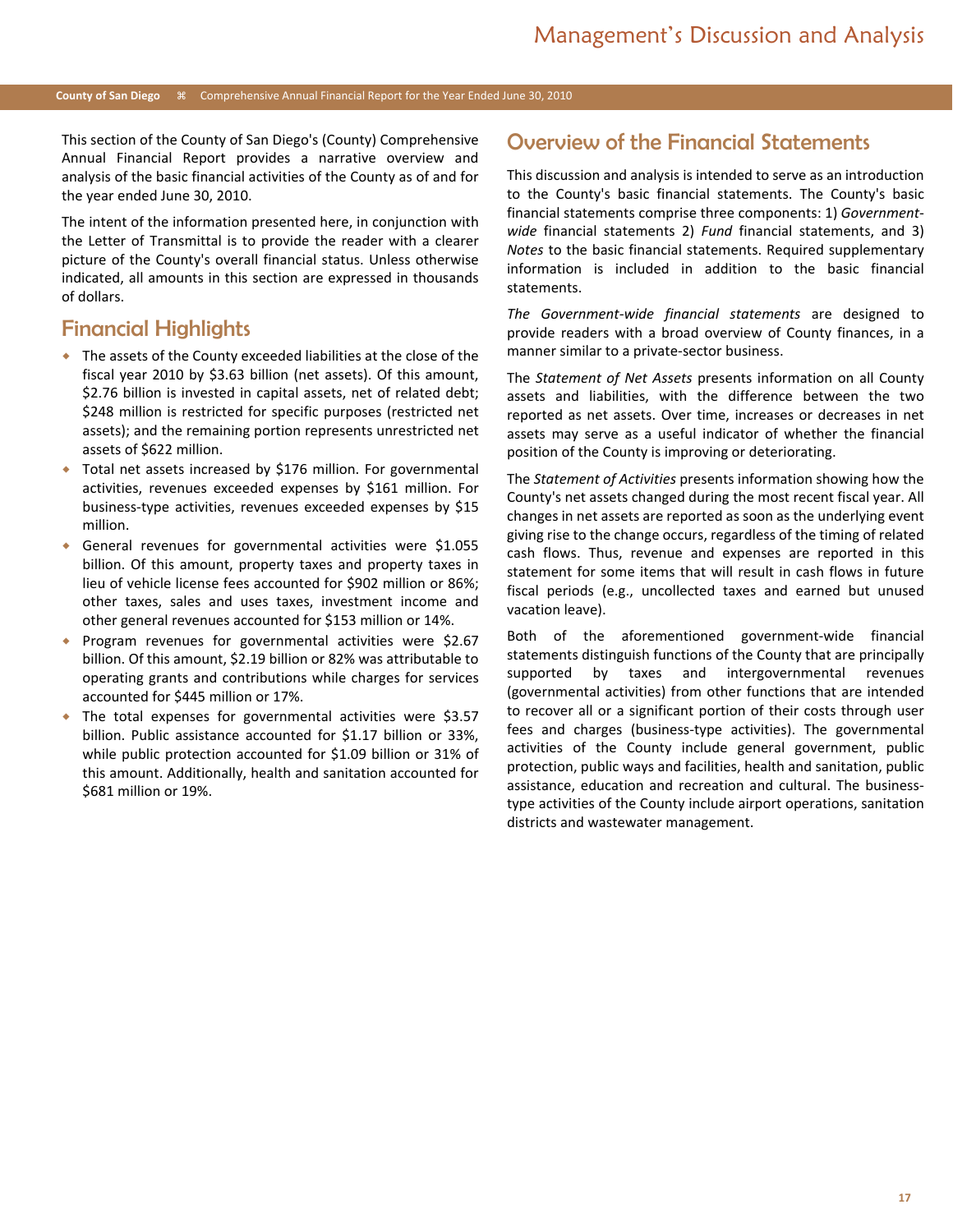#### Comprehensive Annual Financial Report for the Year Ended June 30, 2010 **County of San Diego**

The illustration below depicts the required components of the basic financial statements.



*Fund financial statements* are groupings of related accounts that are used to maintain control over resources that have been segregated for specific activities or objectives. The County, like other state and local governments, uses fund accounting to ensure and demonstrate compliance with finance-related legal requirements. All of the funds of the County can be divided into three categories: governmental funds, proprietary funds and fiduciary funds.

*Governmental funds* are used to account for essentially the same functions reported as governmental activities in the governmentwide financial statements. However, unlike the government-wide financial statements, governmental funds financial statements focus on near-term inflows and outflows of spendable resources, as well as on balances of spendable resources available at the end of the fiscal year. Such information may be useful in evaluating a county's near-term financing requirements.

Because the focus of governmental funds is narrower than that of the government-wide financial statements, it is useful to compare the information presented for governmental funds with similar information presented for governmental activities in the government-wide financial statements. By doing so, readers may better understand the long-term impact of the government's near-term financing decisions. Both the governmental funds balance sheet and the governmental funds statement of revenues, expenditures and changes in fund balances provide a reconciliation to facilitate this comparison between governmental funds and governmental activities.

The County maintains individual governmental funds. Information is presented separately in the governmental funds balance sheet and in the governmental funds statement of revenues, expenditures and changes in fund balances for the General Fund, Public Safety Special Revenue Fund and the Tobacco Endowment Special Revenue Fund, all of which are considered to be major funds. Data from the other governmental funds are combined into a single, aggregated presentation. Individual fund data for each of these nonmajor governmental funds is provided in the combining financial statements/schedules and supplementary information section in this report.

*Proprietary funds* are generally used to account for services for which the County charges customers - either outside customers, or internal departments of the County. Proprietary funds provide the same type of information as the government-wide financial statements, only in more detail. The County maintains the following types of proprietary funds:

*Enterprise funds* are used to report the same functions presented as business-type activities in the government-wide financial statements. The County uses enterprise funds to account for airport operations, sanitation services and wastewater management. These nonmajor enterprise funds are combined and aggregated. Individual fund data for each nonmajor enterprise fund is provided in the combining financial statements and supplementary information section in this report.

*Internal service funds* are an accounting device used to accumulate and allocate costs internally among the County's various functions. Internal service funds are used to account for the financing of public works and communications equipment; the financing of materials and supplies (purchasing); for start up services for new and existing county service districts; for the County's public liability and employee benefits activities; the financing of fleet services; for facilities management activities; for the financing of information technology services; and for the financing of clothing and personal sundry items for persons institutionalized at various County facilities. Because all of these services predominantly benefit governmental rather than business-type functions, they have been included within governmental activities in the government-wide financial statements.

The County's *internal service funds* are combined into a single, aggregated presentation in the proprietary funds financial statements. Individual fund data for the internal service funds is provided in the form of combining statements in the combining financial statements/schedules and supplementary information section in this report.

*Fiduciary funds* are used to account for resources held for the benefit of parties outside the government. Fiduciary funds are not reflected in the government-wide financial statements because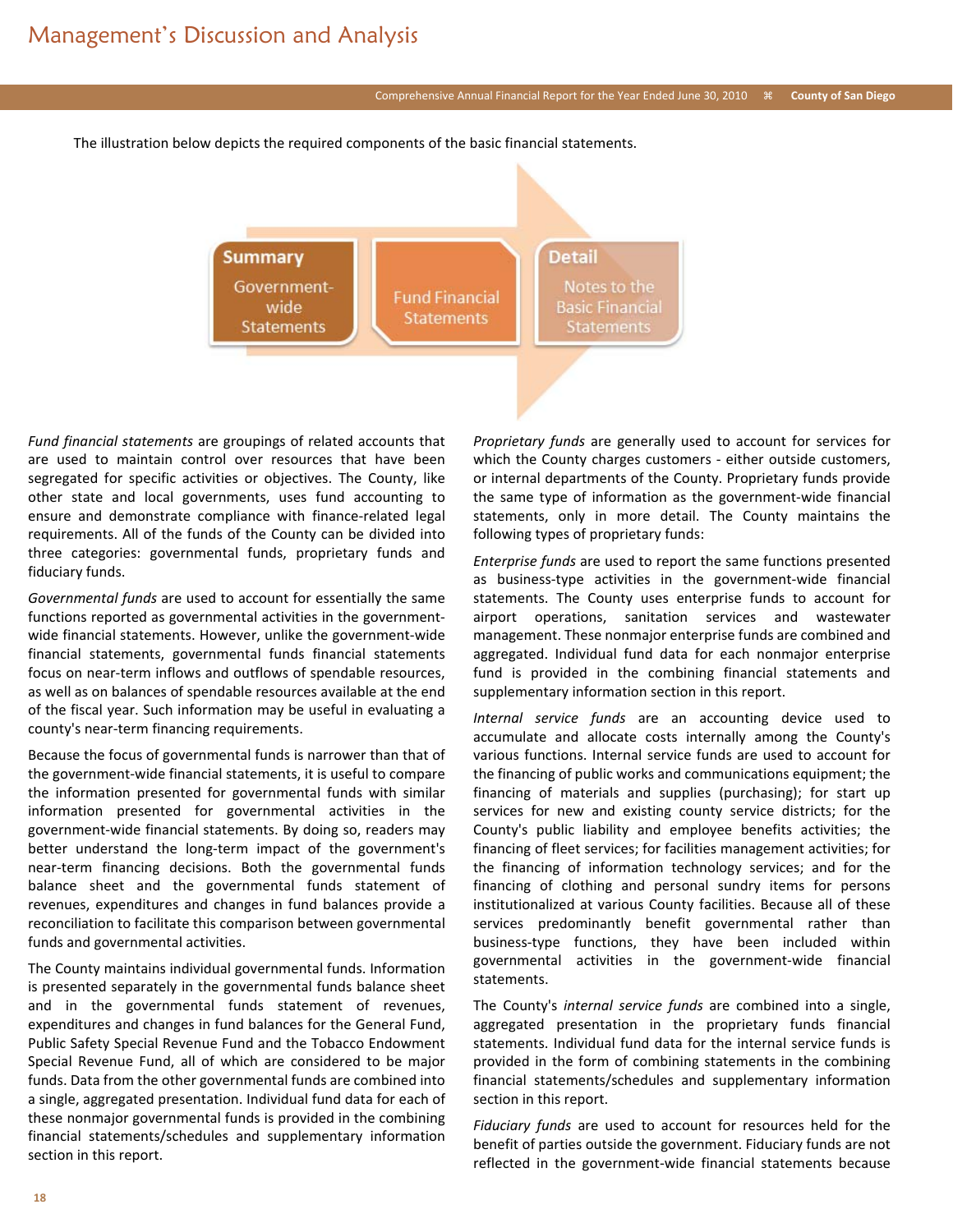the resources of these funds are not available to support the County's own programs. The accounting used for fiduciary funds is much like that used for proprietary funds.

*Notes to the basic financial statements* provide additional information that is essential to a full understanding of the data provided in the government-wide and fund financial statements.

*Required supplementary information (RSI)* is also presented. It provides budgetary comparisons for the General Fund, Public Safety Special Revenue Fund and the Tobacco Endowment Special Revenue Fund (all major funds) in separate Schedules of Revenues, Expenditures, and Changes in Fund Balance- Budget and Actual.

*Combining financial statements/schedules and supplementary information* section of this report presents combining and individual fund statements and schedules referred to earlier that provide information for nonmajor governmental funds, enterprise funds, internal service funds and fiduciary funds and are presented immediately following the required supplementary information section of this report.

# Government-wide Financial Analysis

### Table 1

#### **Net Assets**

**June 30, 2010 and 2009 (In Thousands)**

|                                                 | <b>Governmental Activities</b> |           | <b>Business-Type Activities</b> |         | Total     |           |
|-------------------------------------------------|--------------------------------|-----------|---------------------------------|---------|-----------|-----------|
|                                                 | 2010                           | 2009(1)   | 2010                            | 2009    | 2010      | 2009      |
| <b>ASSETS</b>                                   |                                |           |                                 |         |           |           |
| Current and other assets                        | 2,989,720                      | 2,936,339 | 95,076                          | 91,415  | 3,084,796 | 3,027,754 |
| Capital assets                                  | 2,968,953                      | 2,933,805 | 166,654                         | 150,184 | 3,135,607 | 3,083,989 |
| <b>Total assets</b>                             | 5,958,673                      | 5,870,144 | 261,730                         | 241,599 | 6,220,403 | 6,111,743 |
| LIABILITIES                                     |                                |           |                                 |         |           |           |
| Long-term liabilities                           | 2,115,347                      | 2,275,911 | 2,269                           | 2,486   | 2,117,616 | 2,278,397 |
| Other liabilities                               | 465,533                        | 377,603   | 7,362                           | 2,058   | 472,895   | 379,661   |
| <b>Total liabilities</b>                        | 2,580,880                      | 2,653,514 | 9,631                           | 4,544   | 2,590,511 | 2,658,058 |
| <b>NET ASSETS</b>                               |                                |           |                                 |         |           |           |
| Invested in capital assets, net of related debt | 2,595,105                      | 2,582,854 | 164,845                         | 148.146 | 2,759,950 | 2,731,000 |
| Restricted                                      | 247.585                        | 239,487   |                                 |         | 247.585   | 239,487   |
| Unrestricted                                    | 535,103                        | 394,289   | 87,254                          | 88,909  | 622,357   | 483,198   |
| Total net assets                                | \$<br>3,377,793                | 3,216,630 | 252,099                         | 237,055 | 3,629,892 | 3,453,685 |

(1) Note: 2009 Adjustments for Comparative Purposes

Certain fiscal year 2009 balances were adjusted to conform to the proper current year presentation as a result of the change in treatment of the net assets' restriction for realignment health, mental health and social services to unrestricted. As a result, adjustments were made to **Table 1**, 2009 as follows: Unrestricted net assets were increased by \$74.620 million coupled with a \$74.620 million decrease in Restricted net assets.

### Analysis of Net Assets

*Net assets* may serve over time as a useful indicator of a government's financial position. In the case of the County, assets exceeded liabilities by \$3.63 billion at the close of fiscal year 2010, an increase of \$176 million or 5% over fiscal year 2009. This included an increase of \$147 million in the County's restricted and unrestricted net assets (a 20% increase over fiscal year 2009) and an increase of \$29 million in capital assets, net of related debt (a 1% increase over fiscal year 2009).

The aforementioned increase of \$176 million in net assets was composed of the following changes in total assets and liabilities:

 Total assets increased by \$109 million. This included an increase of \$57 million in current and other assets and a \$52 million increase in capital assets. The \$57 million increase in current and other assets was primarily attributable to an increase in cash and investments (including restricted and unrestricted cash and investments with fiscal agents) of \$115 million, a decrease of \$25 million in receivables, net (excluding property taxes), a \$26 million decrease in property taxes receivables, net, and a \$7 million decrease in other assets. The increase in cash is principally due to the \$25 million and \$26 million decreases in receivables, net and property tax receivables, net respectively, coupled with a \$47 million increase in unearned revenue (explained below), all of which have the effect of increasing cash; and also includes a \$21 million increase in California Proposition B monies provided to the County for road-purpose projects. The \$25 million decrease in receivables, net is principally due to a decrease of \$32 million in amounts due from other governments offset by a \$7 million increase in loans and other receivables. The \$26 million decrease in property taxes receivables, net was principally attributable to the reduction of the County's Teeter buy out of delinquent property taxes receivables as a result of a decrease in foreclosures during fiscal year 2010; as banks took possession of foreclosed properties, taxes that would otherwise have been delinquent, were paid on time. The increase in capital assets was due in part to approximately \$21 million of infrastructure donated by developers.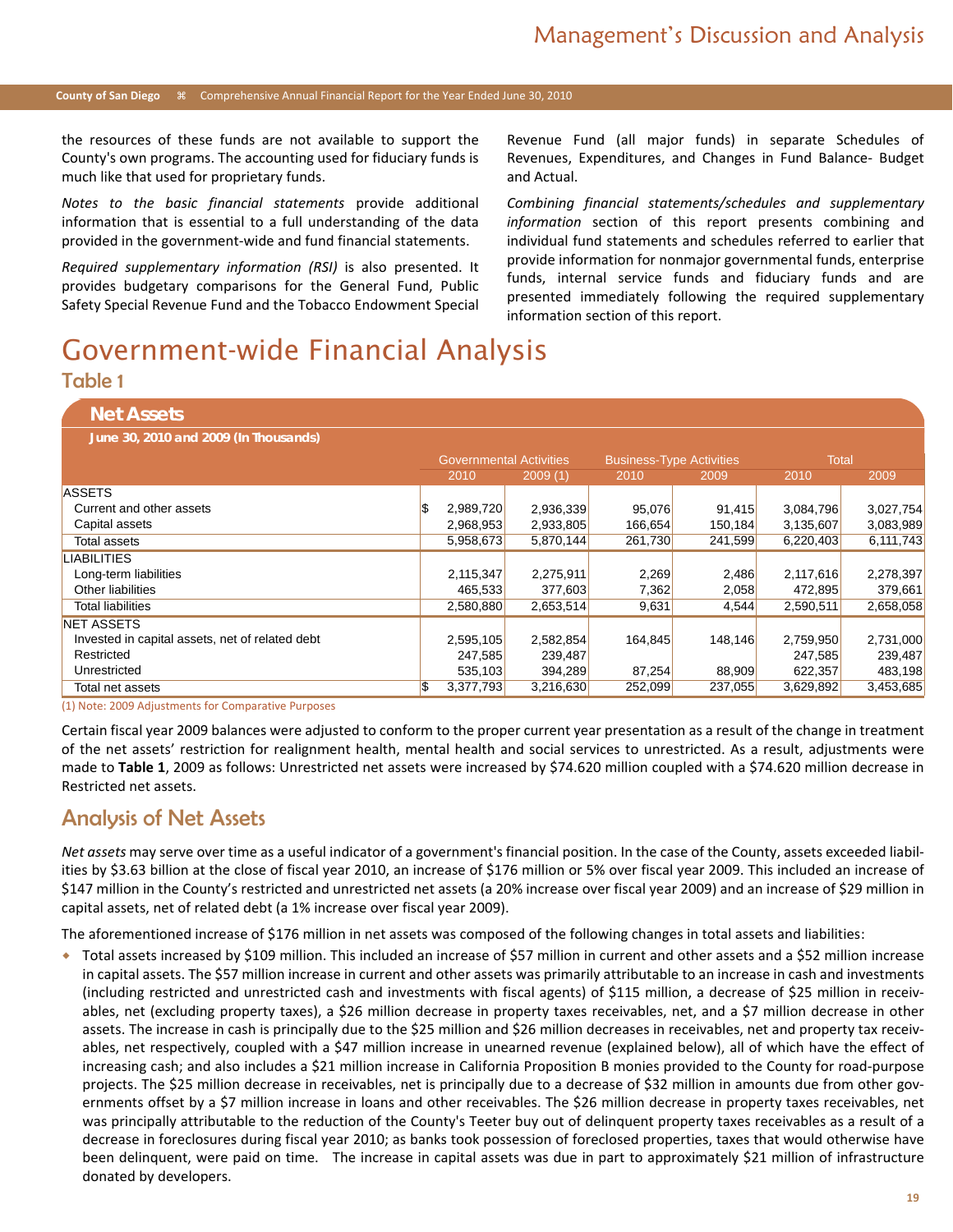#### Comprehensive Annual Financial Report for the Year Ended June 30, 2010 <sup>36</sup> County of San Diego

 Total liabilities decreased by \$68 million. This included an increase in other liabilities of \$93 million and a decrease in long-term liabilities of \$161 million. The increase in other liabilities of \$93 million was primarily due to a \$47 million increase in unearned revenue due to the result of delays in securing contracts related to the Mental Health Services Act, coupled with a \$42 million increase in accounts payable (\$35 million vendors, \$7 million due to other government agencies), and a \$4 million increase in accrued payroll. The decrease of \$161 million in long-term liabilities was mainly due to a \$169 million decrease in long-term debt (see Long-Term Liabilities discussion), coupled with a net \$8 million increase in other long-term liabilities (including a \$9 million increase in claims and judgments offset by a \$1 decrease in compensated absences.

The largest portion of the County's net assets (76%) reflects its investment of \$2.76 billion in capital assets, net of related debt (which includes: land, infrastructure, buildings, and equipment; less any related outstanding debt used to acquire those assets). The County uses these capital assets to provide services to citizens; consequently, these assets are not available for future spending. Although the County's investment in capital assets is reported net of related debt, it should be noted that the resources needed to repay this debt must be provided from other sources, since the capital assets themselves cannot be liquidated for these liabilities.

An additional portion of the County's net assets, i.e. restricted net assets equaled \$248 million and represents resources that are subject to external restrictions on how they may be used. External restrictions include those imposed by grantors, contributors, laws and/or regulations of other governments. The remaining portion of the County's net assets includes \$622 million in unrestricted net assets.

#### Table 2

| <b>Changes in Net Assets</b>                              |                                |           |                                 |         |              |           |
|-----------------------------------------------------------|--------------------------------|-----------|---------------------------------|---------|--------------|-----------|
| For the years ended June 30, 2010 and 2009 (In Thousands) |                                |           |                                 |         |              |           |
|                                                           | <b>Governmental Activities</b> |           | <b>Business-Type Activities</b> |         | <b>Total</b> |           |
|                                                           | 2010                           | 2009(1)   | 2010                            | 2009    | 2010         | 2009      |
| Revenues:                                                 |                                |           |                                 |         |              |           |
| <b>Program Revenues</b>                                   |                                |           |                                 |         |              |           |
| Charges for services                                      | \$<br>445,369                  | 444,638   | 35,738                          | 36,078  | 481,107      | 480,716   |
| Operating grants and contributions                        | 2,192,591                      | 2,181,366 | 15,330                          | 12,974  | 2,207,921    | 2,194,340 |
| Capital grants and contributions                          | 33,246                         | 60,703    |                                 |         | 33,246       | 60,703    |
| General revenues                                          |                                |           |                                 |         |              |           |
| Property taxes                                            | 593,553                        | 618,048   |                                 |         | 593,553      | 618,048   |
| Other taxes                                               | 15,991                         | 15,167    |                                 |         | 15,991       | 15,167    |
| Property taxes in lieu of vehicle license fees            | 308,842                        | 316,925   |                                 |         | 308,842      | 316,925   |
| Sales and use taxes                                       | 20,576                         | 22,435    |                                 |         | 20,576       | 22,435    |
| Investment income                                         | 30,941                         | 57,859    | 1,046                           | 2,237   | 31,987       | 60,096    |
| Other                                                     | 85,693                         | 117,407   | 18                              | 68      | 85,711       | 117,475   |
| <b>Total revenues</b>                                     | 3,726,802                      | 3,834,548 | 52,132                          | 51,357  | 3,778,934    | 3,885,905 |
| Expenses:                                                 |                                |           |                                 |         |              |           |
| <b>Governmental Activities:</b>                           |                                |           |                                 |         |              |           |
| General government                                        | 304,305                        | 275,508   |                                 |         | 304,305      | 275,508   |
| Public protection                                         | 1,091,910                      | 1,158,162 |                                 |         | 1,091,910    | 1,158,162 |
| Public ways and facilities                                | 131,982                        | 151,125   |                                 |         | 131,982      | 151,125   |
| Health and sanitation                                     | 681,448                        | 678,217   |                                 |         | 681,448      | 678,217   |
| Public assistance                                         | 1,171,603                      | 1,177,320 |                                 |         | 1,171,603    | 1,177,320 |
| Education                                                 | 39,165                         | 42,424    |                                 |         | 39,165       | 42,424    |
| Recreation and cultural                                   | 33,629                         | 34,542    |                                 |         | 33,629       | 34,542    |
| Interest expense                                          | 111,942                        | 118,927   |                                 |         | 111,942      | 118,927   |
| <b>Business-type Activities:</b>                          |                                |           |                                 |         |              |           |
| Airport                                                   |                                |           | 12,389                          | 10,614  | 12,389       | 10,614    |
| Sanitation districts                                      |                                |           | 18,831                          | 16,666  | 18,831       | 16,666    |
| Wastewater management                                     |                                |           | 5,523                           | 5,794   | 5,523        | 5,794     |
| Total expenses                                            | 3,565,984                      | 3,636,225 | 36,743                          | 33,074  | 3,602,727    | 3,669,299 |
| Changes in net assets before transfers                    | 160,818                        | 198,323   | 15,389                          | 18,283  | 176,207      | 216,606   |
| <b>Transfers</b>                                          | 345                            | 151       | (345)                           | (151)   |              |           |
| Change in net assets                                      | 161,163                        | 198,474   | 15,044                          | 18,132  | 176,207      | 216,606   |
| Net assets at beginning of year                           | 3,216,630                      | 3,018,156 | 237,055                         | 218,923 | 3,453,685    | 3,237,079 |
| Net assets at end of year                                 | S)<br>3,377,793                | 3,216,630 | 252,099                         | 237,055 | 3,629,892    | 3,453,685 |

(1) Note: 2009 Adjustments for Comparative Purposes

Certain fiscal year 2009 balances were adjusted to conform to the proper current year presentation as a result of the reclassification of marriage license revenue. As a result, adjustments were made to **Table 2**, 2009 as follows: Charges for services were increased by \$1.522 million coupled with a \$1.522 million decrease to Other revenue.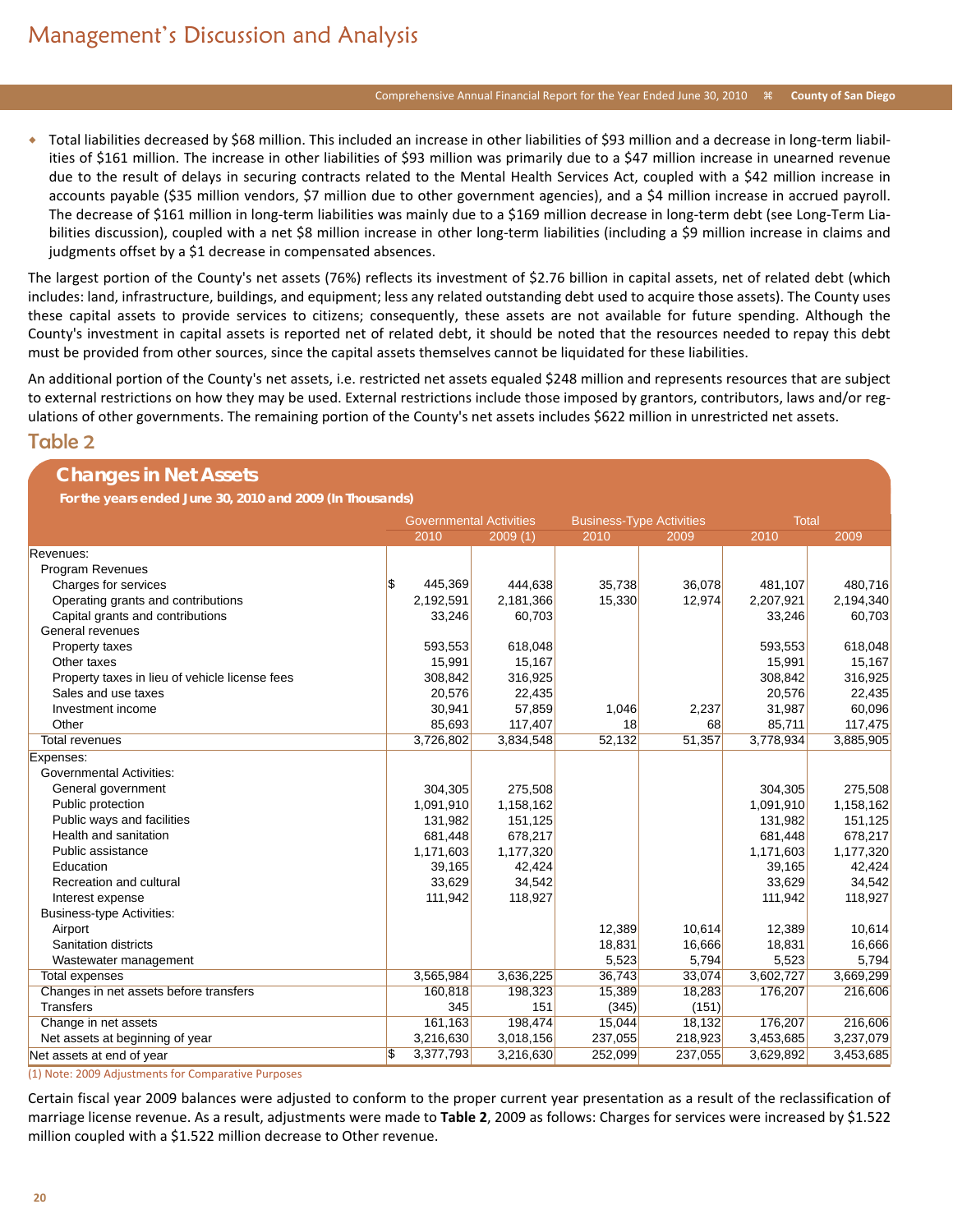Chart 1 Expenses and Program Revenues -

#### **County of San Diego** Comprehensive Annual Financial Report for the Year Ended June 30, 2010

### Analysis of Changes in Net Assets

At June 30, 2010, changes in net assets before transfers (revenues minus expenses) equaled \$176 million, a \$40 million or 19% decrease from the previous year. Principal revenue sources contributing to the change in net assets were operating grants

and contributions of \$2.21 billion and taxes of \$902 million (including: property taxes and property taxes in lieu of vehicle license fees.) These revenue categories accounted for 82% of total revenues. Principal expenses were in the following areas: public assistance, \$1.17 billion; public protection, \$1.09 billion; and health and sanitation, \$681 million. These expense categories accounted for 82% of total expenses.



#### Governmental activities

At the end of fiscal year 2010, total revenues for the governmental activities were \$3.73 billion, while total expenses for were \$3.57 billion. Governmental activities increased the County's net assets by \$161 million, accounting for 91% of the total increase in net assets (Business-type activities accounted for the remaining 9%, \$15 million).

#### Expenses:

Total expenses for governmental activities were \$3.57 billion, a decrease of \$70 million or 2% (\$63 million decrease in functional expenses and \$7 million decrease in interest expense (due to the full redemption of \$100 million Series 2008B Variable Rate Demand Obligations)) from the prior year. Public assistance was the largest functional expense (33%), followed by public protection (31%) and health and sanitation (19%).

As noted below, the \$63 million decrease in functional expenses was made up of a \$79 million increase and \$142 million in decreases:

The \$79 million increase in functional expenses was mainly due to the loss on disposal of assets, principally due to the transfer of various court facilities from the County to the State in fiscal year 2010. Senate Bill 1732, Court Facilities Legislation, the Trial Court Facility Act, and Assembly Bill 1491, Court Facilities Transfer Deadline Extension, provided for the transfer of the responsibility and in some instances, the title deed, from the County to the State to provide necessary and suitable court facilities. This transfer resulted in the removal of these buildings from the County's books. County financial responsibility for facility maintenance costs for courts' space will continue as a statutorily required County facility payment.

The \$142 million decrease in functional expenses consisted of:

- $\div$  \$100 million in salaries and benefit costs. As a service delivery entity, the County's major cost component is salaries and benefits, which accounts for approximately 38% of the total expenses. The County's overall strategy of deleting and freezing positions minimized the impact of salary increases and benefit costs;
- ◆ \$17 million in contracted road services;
- \$17 million payment made in fiscal year 2008-09 to terminate two interest rate swap agreements relating to the advance refunding of the County of San Diego 2002 Series B Taxable Pension Obligation Bonds;
- \$5 million in depreciation; and,
- \$3 million utilities expenses.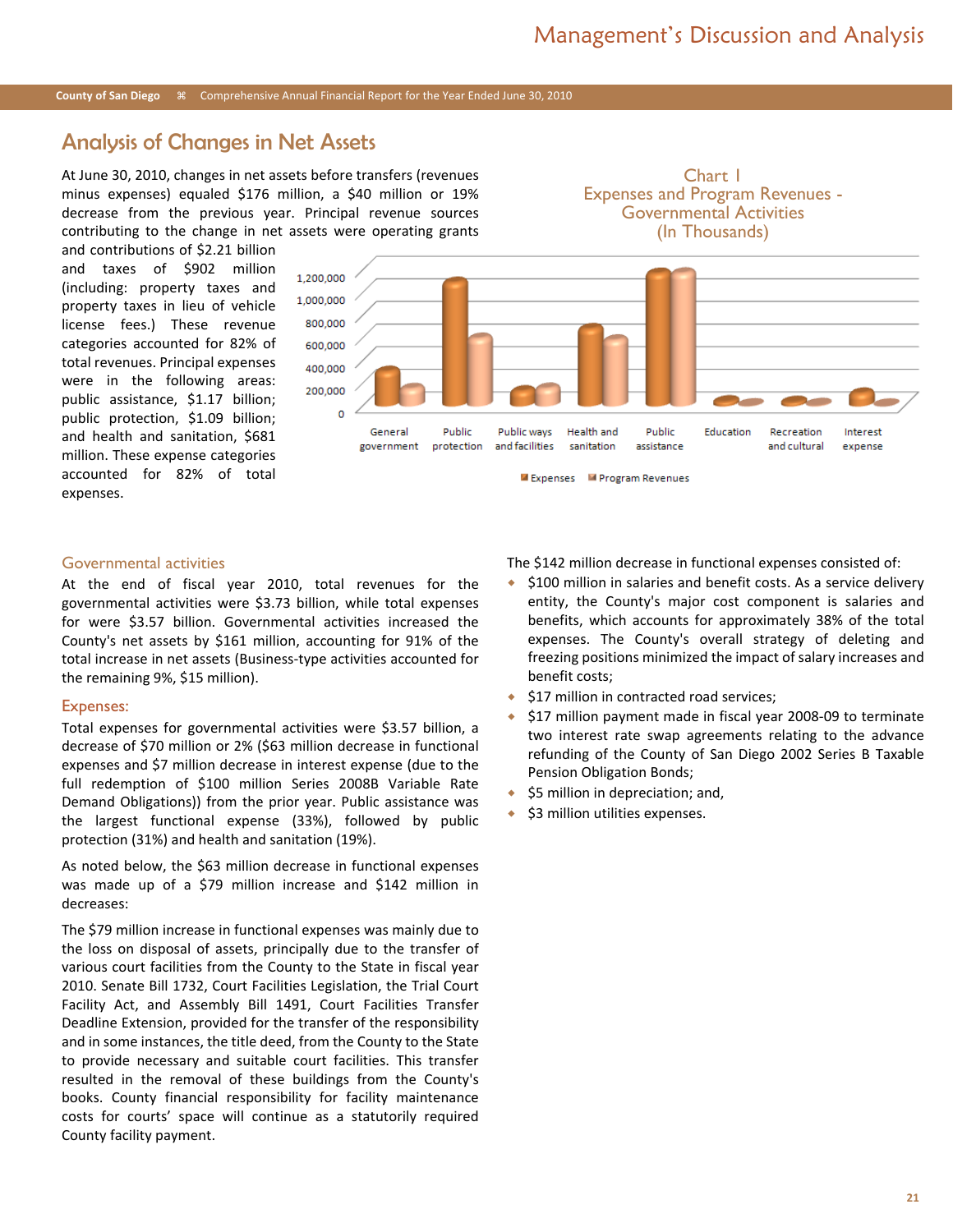# Management's Discussion and Analysis

Chart 2

#### Comprehensive Annual Financial Report for the Year Ended June 30, 2010  $\#$  County of San Diego



#### Revenues**:**

Total revenues for governmental activities were \$3.73 billion, a decrease of 2.8% or \$108 million from the previous year. This decrease consisted of decreases in program revenue of \$16 million coupled with a \$92 million decrease in general revenues as follows:

The \$16 million decrease in program revenue was chiefly due to increases of \$45 million and decreases of \$61 million noted below:

Increases in program revenues of \$45 million were composed of the following:

- \$16 million in operating grants and contributions resulting from federal housing and urban development section 8 choice vouchers revenue;
- $\div$  \$13 million in operating grants and contributions resulting from an increase in federal case counts for the CalWORKs program;
- ◆ \$8 million in operating grants and contributions for homeland security grant revenue; and
- $\div$  \$8 million in operating grants and contributions due to centralized child welfare services revenue.

Decreases in program revenue of \$61 million were attributable to:

- ◆ \$27 million in capital grants and contributions consisting of \$20 million in donated assets coupled with \$7 million in other capital contributions;
- $\div$  \$14 million in operating grants and contributions resulting from tax increment revenue from non-County redevelopment agencies due in part to lower assessed property values;
- $\div$  \$13 million in operating grants and contributions for state aid realignment tied to sales tax and vehicle license fees which have been declining statewide;
- \$5 million in operating grants and contributions for state aid child care aid payments;
- ◆ \$1 million in operating grants and contributions resulting from federal aid for rain damage; and
- \$1 million in operating grants and contributions due to aid from various other governmental agencies.

General revenues decreased overall by approximately \$92 million. This decrease was due to the following:

- \$27 million decrease in investment income due to the 45% decrease in annualized interest rates earned by the County Treasury Pool;
- \$22 million in property taxes consisting of \$16 million property tax current secured and \$6 million property tax prior secured supplemental as a result of lower assessed property values;
- \$21 million other revenue due to a 2009 settlement agreement reached with a vendor;
- \$8 million other revenue due to the February 2008 Special Presidential Primary;
- \$8 million property taxes in lieu of vehicle license fees;
- \$2 million Teeter property taxes;
- $\div$  \$2 million sales and use taxes; and
- $\triangleq$  \$2 million in various other general revenues.

The County's governmental activities rely on several sources of revenue to finance ongoing operations. As shown in **Chart 2**, operating grants and contributions of \$2.19 billion accounted for 59%, the largest share of this revenue. These monies are received from parties outside the County and are generally restricted to one or more specific programs. Examples of operating grants and contributions include State and Federal revenue for public assistance programs and health and sanitation programs.

Property taxes and property taxes in lieu of vehicle license fees are not shown by program, but are effectively used to support program activities county-wide. Combined, these general revenues equaled \$902 million and accounted for 24% of governmental activities. Additionally, charges for services were approximately \$445 million and accounted for 12% of revenues applicable to governmental activities.

Other factors concerning the finances of the County's major governmental funds are discussed in the governmental funds section of the "Financial Analysis of the County's Funds."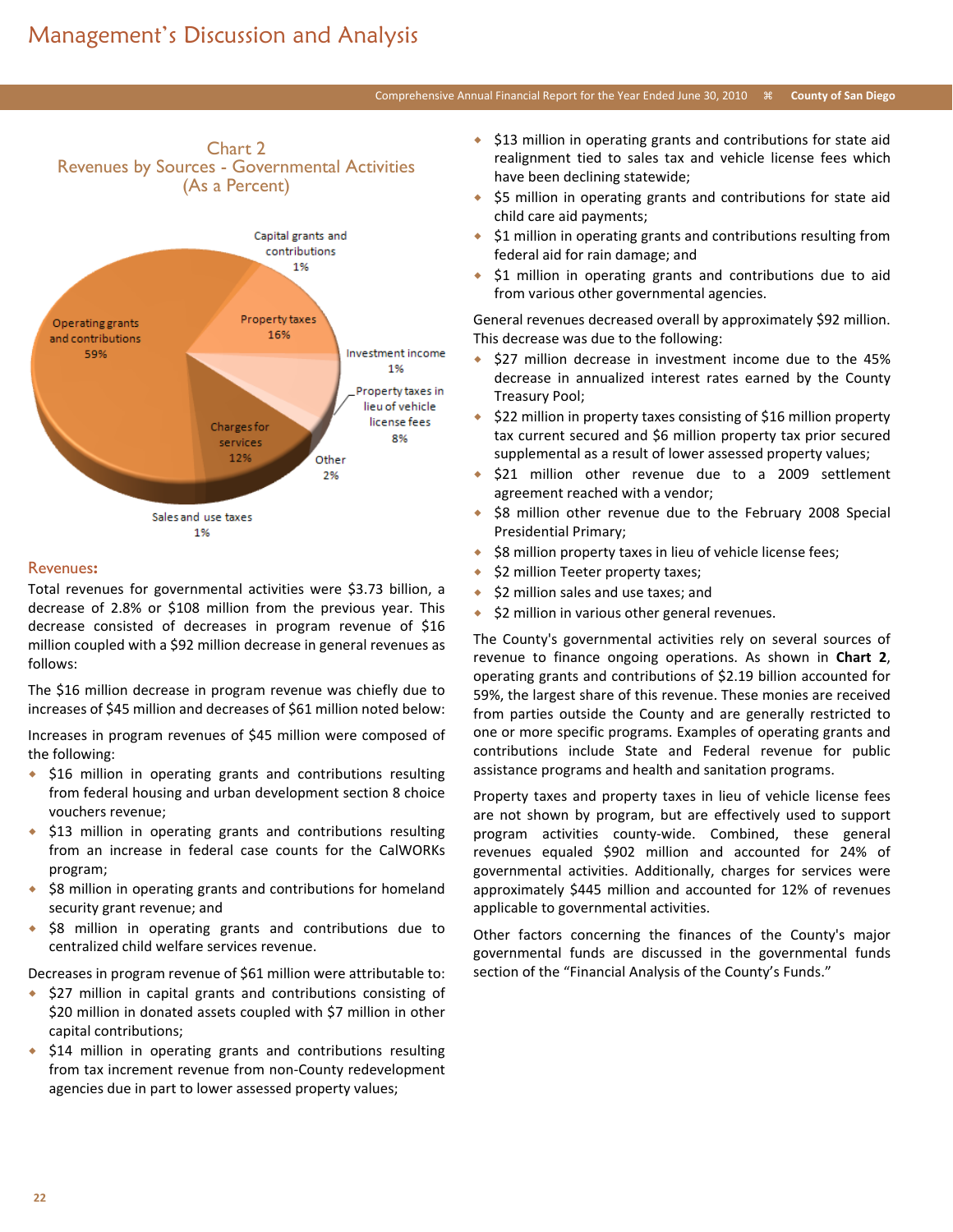

#### Business-type Activities:

Business-type activities, which are exclusively comprised of enterprise funds, are intended to recover all or a significant portion of their costs through user fees and charges. As shown in Chart 3, charges for services represent \$36 million or 69% while grants (\$15 million) and investment income (\$1 million) represent 29% and 2% of total revenues respectively.

Net assets of business-type activities increased by \$15 million or 6%. This increase primarily included the following:

- a \$17 million increase in capital assets principally due to airport and sewer improvements;
- a \$3 million increase in current and other assets due to: i) a \$6 million increase in airport receivables, chiefly as a result of increase in accrual related to the aid from Federal Aviation Administration for improvements to the McClellan-Palomar airport. ii) a \$3 million decrease in pooled cash and investments; and
- a \$5 million increase in other liabilities, due to increases principally in accounts payable.

### Financial Analysis of County Funds

The County uses fund accounting to demonstrate and ensure compliance with finance-related legal requirements.

#### Governmental Funds:

The focus of the County's governmental funds is to provide information on near-term inflows, outflows, and balances of resources that are available for spending. Such information is useful in assessing the County's financing requirements. In particular, unreserved fund balance may serve as a useful measure of a government's net resources available for spending at the end of the fiscal year. Types of major governmental funds reported by the County include the General Fund, the Public Safety Special Revenue Fund and the Tobacco Endowment Special Revenue Fund. Nonmajor governmental funds include special revenue funds, debt service funds, and capital project funds.

At June 30, 2010, the County's governmental funds had combined ending fund balances of \$2.19 billion, a decrease of \$38.466 million in comparison to the prior fiscal year. Of the total June 30, 2010 amount, \$1.853 billion constituted unreserved fund balance, which is available for spending at the County's discretion. The remaining \$338 million of fund balance is reserved to indicate that it is not available for new spending because it has already been committed. These reservations of fund balances include: (1) \$182 million reserved for other purposes; (2) \$79 million reserved for debt service; (3) \$65 million reserved for loans, due from other funds and prepaids; and (4) \$12 million reserved for inventories (\$11 million) and landfill closure costs (\$1 million).

Governmental revenues overall totaled \$3.70 billion representing a 1.2% decrease. Governmental expenditures totaled \$3.74 billion, a 1.2% decrease from the fiscal year ended June 30, 2009.

#### General Fund:

The General Fund is the chief operating fund of the County. At the end of fiscal year 2010, its unreserved fund balance was \$1.058 billion, while total fund balance was \$1.22 billion, an increase of \$30 million from fiscal year 2009.

This \$30 million increase in fund balance was composed of \$102 million in increases and \$72 million in decreases as follows:

Increases to fund balance of \$102 million were composed of:

- ◆ \$28 million decrease in salaries and benefits for the Sheriff's department as part of the County's overall strategy of deleting and freezing positions to minimize the impact of salary increases and benefit costs;
- \$19 million American Recovery and Reinvestment Act revenue for the In-Home Supportive Services program;
- ◆ \$17 million payment made in 2009 to terminate two interest rate swap agreements relating to the advance refunding of the 2002 Series B Taxable Pension Obligation Bonds;
- \$13 million in operating grants and contributions resulting from an increase in CalWORKs program federal case counts;
- \$8 million in operating grants and contributions for homeland security grant revenue;
- \$8 million in operating grants and contributions due to centralized child welfare services revenue;
- \$5 million decrease in Defense Attorney contract administration costs; and,
- \$4 million decrease in Sheriff Detention Area 3 contracted services.

Decreases to fund balance of \$72 million were composed of:

- ◆ \$21 million other revenue due to a 2009 settlement agreement reached with a vendor;
- $\div$  \$20 million in property taxes consisting of \$14 million property tax current secured and \$6 million property tax prior secured supplemental as a result of lower assessed property values;
- ◆ \$8 million other revenue due to the February 2008 Special Presidential Primary;
- ◆ \$8 million property taxes in lieu of vehicle license fees;
- $\div$  \$5 in charges for services \$4 million election services; \$1 million recording fees;
- ◆ \$5 million in pooled investment income;
- ◆ \$3 million decrease in AB2890 recovered costs; and
- $\div$  \$2 million Teeter property taxes.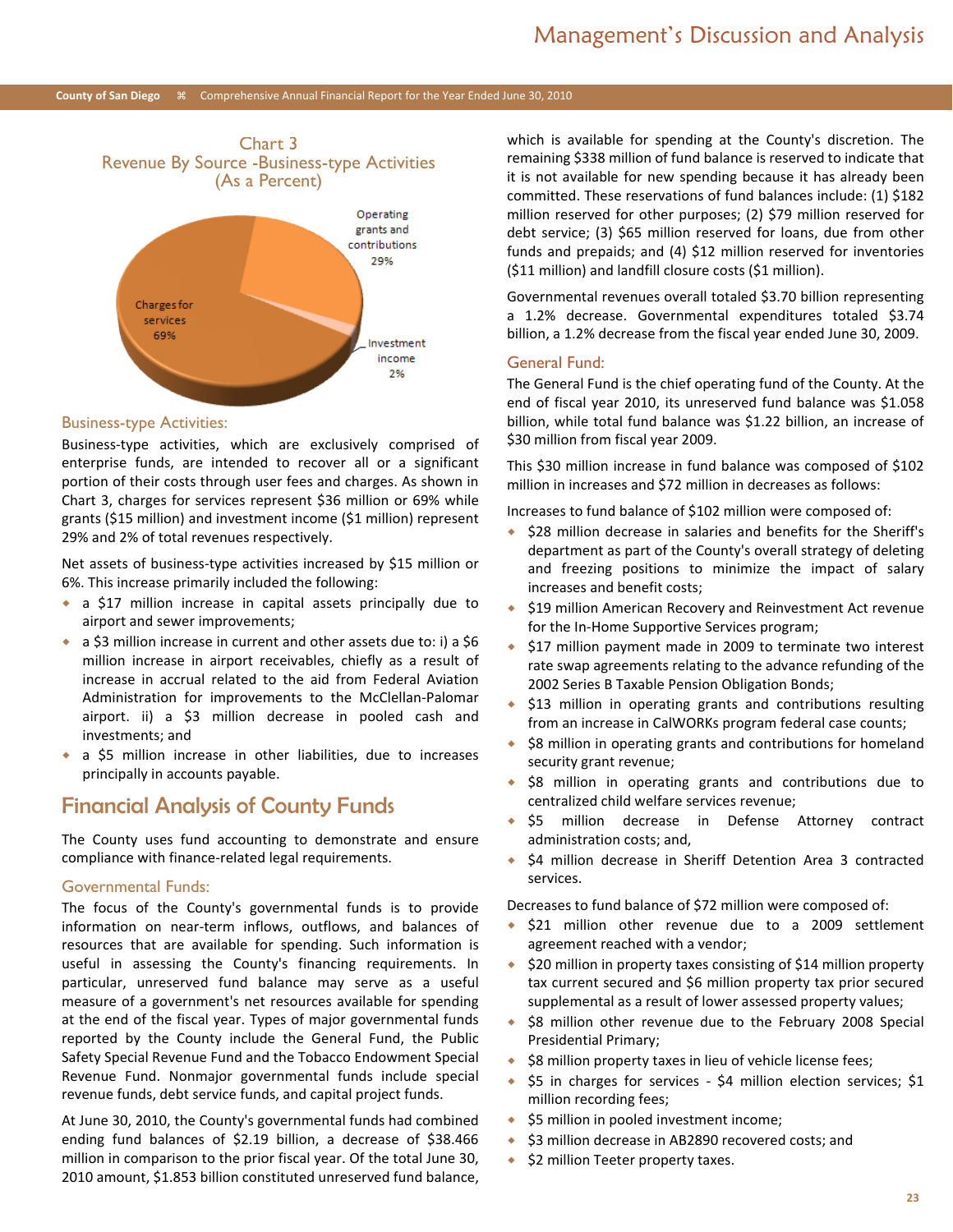#### Public Safety Special Revenue Fund:

This fund was established to account for Proposition 172 half-cent sales taxes collected and apportioned to the County by the State Board of Equalization to fund public safety activities. Per Government Code Section 30052, a "maintenance of effort" (pre-Proposition (Prop) 172 public safety funding level) must be maintained by the County to comply with the statute's spending requirements. In accordance with the Code, funds are allocated to the Sheriff, District Attorney and Probation departments. Transfers-out of this fund subsidize the following types of public safety activities: juvenile detention services; facilities maintenance and support; capital projects, equipment and other one-time expenditures; on-going technology initiatives; and various region-wide services.

As of June 30, 2010, the total (unreserved) fund balance in the Public Safety Special Revenue Fund was \$4.8 million, a \$1.1 million increase from the previous fiscal year. This increase was mainly due to a \$6.1 million or 3% decrease in the primary revenue source for this fund - Prop 172 revenues (one-half sales and use tax) due to the ongoing economic recession; offset by a decrease in transfers of these monies to the General Fund by \$7.7 million or 4% in fiscal year 2010.

#### Tobacco Endowment Special Revenue Fund:

This special revenue fund is used to account for the \$411 million the County received from the Tobacco Asset Securitization Corporation (Corporation) related to the sale of 25 years of tobacco settlement revenue in fiscal year 2002; and an additional \$123 million the County received from Corporation resulting from the issuance of the San Diego County Tobacco Asset Securitization Corporation refunding bonds in fiscal year 2006. At the end of fiscal year 2010, fund balance was \$412 million, a decrease of \$14.7 million from fiscal year 2009, principally due to a decline in investment income of \$13.3 million.

#### Other Governmental Funds:

Other governmental funds consist of nonmajor funds, which include special revenue funds, debt service funds, and capital project funds. Individual fund data for each of these nonmajor governmental funds is provided in the combining financial statements/schedules and supplemental information section of this report.

As of the end of fiscal year 2010, the fund balances of the other governmental funds totaled \$554 million, a net decrease of \$55 million from the prior year. This \$55 million decrease consisted of \$36 million in increases, offset by decreases of \$91 million as follows:

\$36 million increase to Other Governmental Funds' fund balance:

- ◆ \$4 million increase in Housing and Community Development Special Revenue Fund's fund balance due to a one time loan repayment to the General Fund in fiscal year 2009.
- ◆ \$32 million increase to the Road Special Revenue Fund's fund balance due in part to a \$21 million increase in proposition 1B monies received from the State for road projects, coupled with

a \$14 million increase in the TransNet half-cent sales intergovernmental fund revenue; offset by a \$3 million decrease in charges for services.

\$91 million decrease to Other Governmental Funds' fund balance:

- \$12 million decrease to the Pension Obligation Bond debt service fund due to a \$64 million increase in principal paid on pension obligation bonds (consisting of a \$100 million redemption of Series 2008B variable rate demand bond obligations in fiscal year 2010, \$9 million first time principal payments made on the 2004 Series C Capital Appreciation Bonds in fiscal year 2010; offset by a \$44 million in principal payments in 2009 towards the refunding of 2002 Series B Subseries B-1 Auction Rate Securities; and a \$1 million decrease in other principal payments); offset by an \$8 million decrease in interest paid on bonds due to the decrease in bonds outstanding (attributable to the increase in principal payments made on outstanding debt); and a \$3 million decrease in bond issuance costs incurred in fiscal year 2009; an increase in other revenue of \$2 million and a \$39 million increase in transfers in from other funds to provide funding for the aforementioned \$100 million principal payment in fiscal year 2010.
- $\bullet$  \$6 million decrease to the San Diego Regional Building Authority fund's fund balance due to approximately \$7 million increase in interest paid on the 2009 Series A County Operations Center debt; offset by a \$1 million increase in investment income.
- \$9 million decrease to the SANCAL debt service fund's fund balance principally attributable to the \$94 million payments to the refunded bond escrow agent, and \$1 million bond issuance costs offset by a \$80 million in refunding bond proceeds, and \$8 million premium on bond issuance, all due to the fiscal year 2010 refunding of the 1997 Central Jail Refunding and 1998 Downtown Courthouse Certificates of participation; coupled with an increase of \$2 million of principal paid.
- \$64 million decrease to the San Diego Regional Building Authority Capital Projects Fund's fund balance mainly due to \$64 million incurred in capital outlay expenditures incurred related to the ongoing construction of the County Operations Center.

#### Proprietary Funds:

The County's proprietary funds provide the same type of information found in the government-wide financial statements, but in more detail. The nonmajor enterprise funds and the internal service funds are combined into single, aggregated presentations in the proprietary fund financial statements. Individual proprietary fund data is presented in the combining financial statements/schedules and supplemental information section of this report.

#### Enterprise Funds:

See previous discussion above regarding Business-type activities.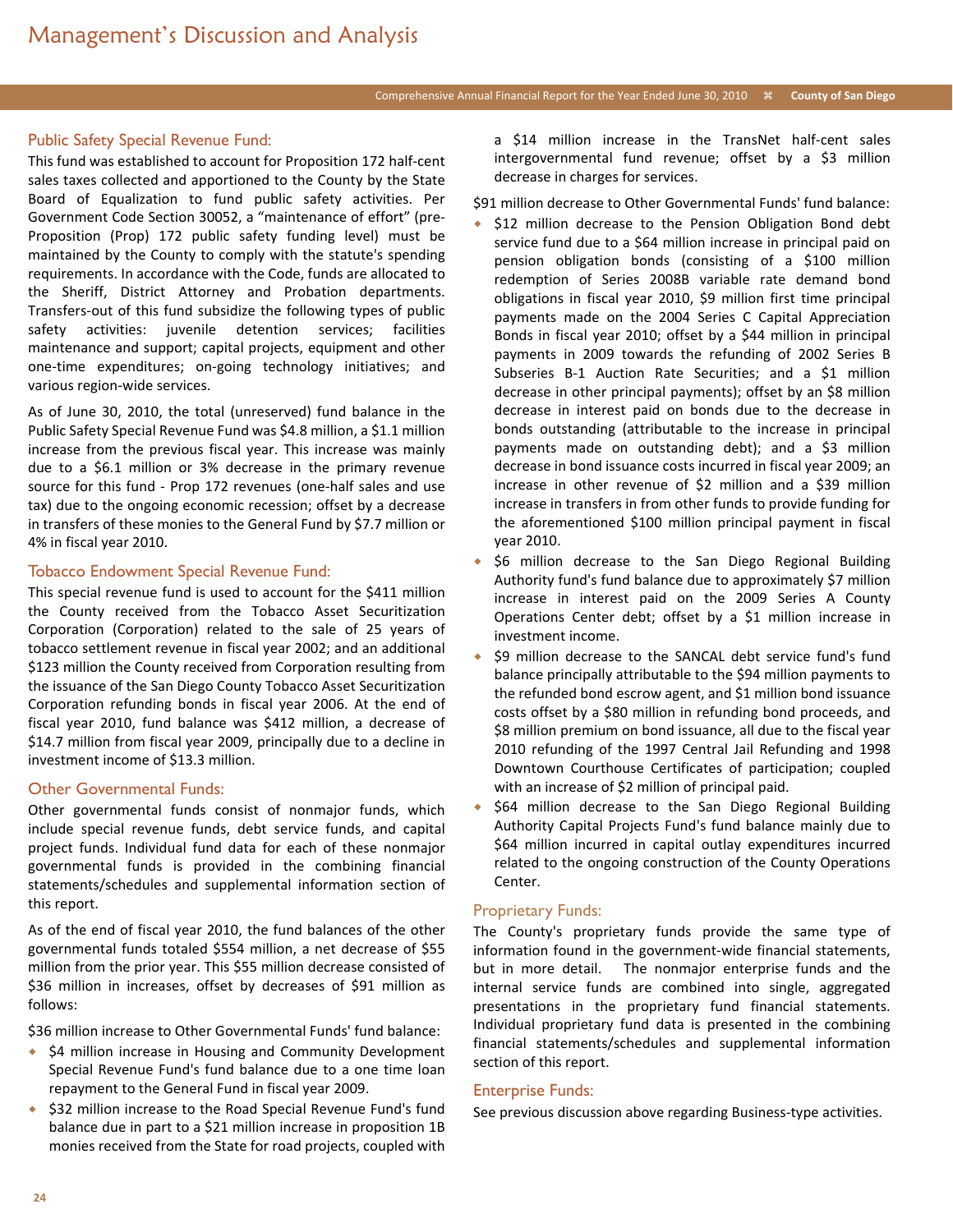#### Internal Service Funds:

Net Assets of the internal service funds (ISF) totaled \$113 million, a net increase of \$10 million from the prior year. This change was predominantly accounted for by the following increases to net assets:

- $\div$  \$4 million in the Public Liability Insurance Fund primarily due to net operating income of \$4 million.
- $\bullet$  \$6 million primarily as a result of: 1) Information Technology Fund - transfers in of \$3 million; 2) Employee Benefits Fund - \$1 million non-operating revenue; 3) Purchasing Fund operating loss of \$4.5 million, transfers in of \$6 million and transfers out of \$.5 million for a total of \$1 million; and 4) Other Miscellaneous Internal Service Funds - operating revenues of \$6 million, operating expenses of \$3 million and transfers out of \$2 million for a total increase of \$1 million.

#### Fiduciary Funds:

The County maintains fiduciary funds for the assets of the *Investment Trust Funds* and the *Agency Funds*.

#### Investment Trust Funds:

These funds were established for the purpose of reporting pooled and specific investments. The Investment Trust Funds' net assets totaled \$3.15 billion, a decrease of \$628 million, from the previous year. This decrease was substantially due to distributions from investments of \$5.97 billion offset by contributions to investments of \$5.3 billion.

#### Agency Funds*:*

Agency funds maintain assets held in an agent capacity for other governments, organizations and individuals. These assets do not support the County's programs or services. Any portion of the agency funds' assets held at fiscal year end for other County funds are reported in those funds rather than in the agency funds.

### General Fund Budgetary Highlights

The County's final budget differs from the original budget (see Notes to required supplementary information) in that it contains supplemental appropriations approved during the fiscal year for various programs and projects, as well as transfers of appropriations, budget corrections, re-budgets, and account reclassifications. For the fiscal year ended June 30, 2010 net expenditure appropriations increased by \$57.5 million and appropriations for transfers-out decreased by \$17.0 million for a net increase of \$40.5 million.

Appropriation changes of note to the original budget were the following:

◆ \$9.4 million for Homeland Security in various departments including the Office of Emergency Services, Department of Planning and Land Use, Department of Environmental Health, Department of Agriculture, Weights and Measures, Medical Examiner, Sheriff and Health and Human Services for emergency planning, continued development of a disaster preparedness exercise program, equipment purchases, regional projects and grant administration, funded by revenue from the federal Department of Homeland Security;

- $\div$  \$7.2 million to bolster preparedness and response capabilities for the Pandemic 2009 H1N1 influenza based on funding from the Centers for Disease Control and Prevention and the U.S. Department of Health and Human Services;
- $\div$  \$11.5 million in cancelled appropriations due to reductions in State funding resulting from the States July 28, 2009 amended budget for Fiscal Year 2009-10. The budget cuts which affected the Probation Department, the Sheriff and the Health and Human Services Agency included a \$4.2 million reduction in salaries and benefits reflecting a reduction of 83 staff years;
- \$3.0 million in the Health and Human Services Agency's Child Welfare Services to fund the multi-year Early Childhood Welfare Project, based on funding from the First Five Commission;
- $\div$  \$13.8 million in the Sheriff to provide funding to designated agencies working within the San Diego County region to enhance cooperation and coordination between law enforcement agencies in a joint mission to reduce border related crimes and assist in securing the United States land borders, funded by the Governor's office of Homeland Security Operation Stonegarden grant funds;
- \$3.5 million in the Department of Environmental Health to provide funding for the Business Case Management System (BCMS) based in the Department's fund balance designation within the General Fund. The BCMS will replace all the inspection and permitting systems;
- ◆ \$3.0 million to the Department of Medical Examiner for furniture, fixtures, and equipment for the new Medical Examiner and Forensic Center, based on a transfer from the Justice Facility Construction Fund;
- \$2.5 million in the Sheriff and District Attorney to fund Operation Vise Grip based on a grant from the U.S. Department of Justice Bureau of Justice Assistance. The goal of the project was control, reduce and/or prevent criminal narcotics activity along the southern border region of the U.S; and,
- \$3.2 million for the Public Law Library based on a donation from the San Diego Public Law Library Board of Trustees.

Actual revenues fell short of the final budgeted amounts by \$192.9 million, while actual expenditures were less than the budgeted amount by \$517.7 million. The combination of the revenue and expenditure shortfalls resulted in a revenue/ expenditure operating variance of \$324.8 million. Other financing sources and uses of funds resulted in a net sources versus uses variance from budget of \$197.0 million and there was no variance in the increase to the reserve for inventories of materials and supplies. These combined amounts resulted in a variance in the net change in fund balance of \$521.3 million.

#### Health and Human Services Agency Programs:

Funded by a combination of State, federal, and County revenues, most Health and Human Services Agency programs are carried out in the functional areas of health and sanitation and public assistance, with budget over expenditure variances of \$78.5 million and \$97.0 million, respectively. Overall, these expenditure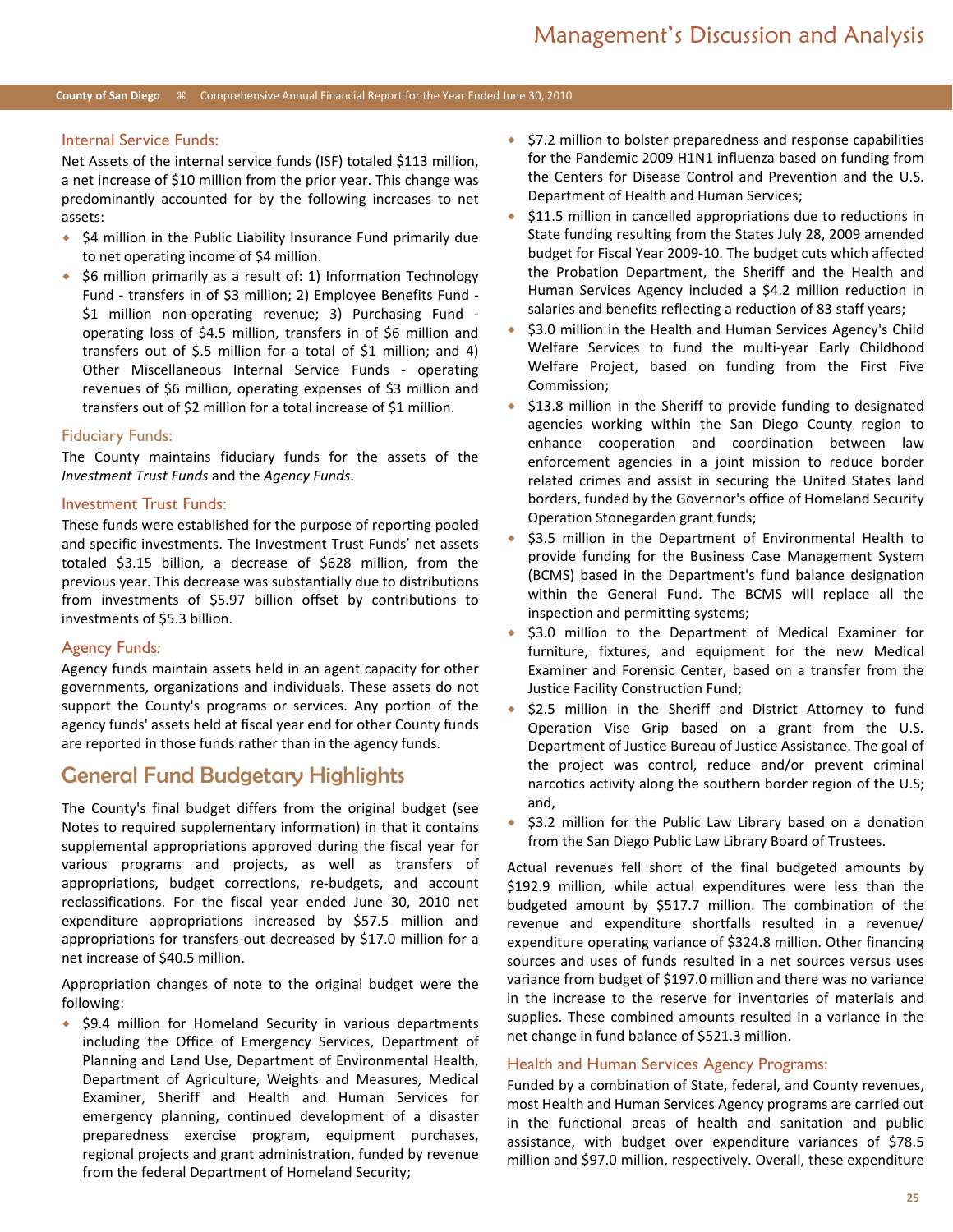#### Comprehensive Annual Financial Report for the Year Ended June 30, 2010 <sup>#</sup> County of San Diego

variances primarily resulted from a lower demand for services than budgeted levels in the following areas:

- Revised estimates of growth trends in In-Home Supportive Services Individual Provider costs;
- Aid payment expenditures for the Severely Emotionally Disturbed, Foster Care, and KinGap in Child Welfare Services;
- Contracted services (e.g., in Behavioral Health Services and unawarded Mental Health Services Act contracts);
- Early Periodic Screening; and Diagnosis and Treatment (EPSDT) services contractor expenditures;
- Bio-terrorism emergency appropriation savings associated with unsecuritized tobacco revenue; and
- ◆ Lower than expected expenditures for H1N1.

These lowered expenditures were offset by corresponding reductions in federal and State revenue.

#### Salaries and Benefits:

With the economic recession and the continuing uncertainty over State and federal funding, many County functions have significantly reduced spending for salaries and benefits in an effort to mitigate revenue shortfalls. The total budget over expenditures variance across all functions in this category was \$61.0 million. A significant portion of these savings were in the Public Safety Group due to reduced Prop 172 revenues (See previous discussion of the Public Safety Special Revenue Fund). The economic downturn and continued decline in the housing market resulted in reduced consumer spending and reduced sales tax revenues which are the basis for Prop 172 revenues. The total budget over expenditures variance across Public Safety for salaries and benefits was \$30.1 million, of which \$16.0 million is attributable to the Sheriff's Department.

#### Delayed expenditures:

Many County projects, such as maintenance and information technology, take place over more than one fiscal year. However, at inception they are budgeted at full expected cost, resulting in budgeted over expenditure variances that are rebudgeted in the new fiscal year. For example:

- The Department of Planning and Land Use rebudgeted \$5.7 million of one-time funding for the Business Case Management System, Service First Initiative, General Plan Update and the Fire Prevention Program to continue to supplement fire services in the unincorporated area of the county.
- The Department of Planning and Land Use rebudgeted \$1.3 million in LUEG fund balance, including \$0.7 million for a Vegetation Management Environmental Impact Report, \$0.3 million station improvements to the volunteer fire stations and the remaining \$0.2 for miscellaneous projects in the department.
- The Sheriff rebudgeted \$17.0 million for various law enforcement grants, including \$10.0 million for Operation Stonegarden, \$3.4 million for the Urban Area Security Initiative, \$2.3 million for Homeland Security and \$1.1 million for the Public Safety Interoperable Communications grant.

#### Management and Contingency Appropriations:

The County annually sets up management and contingency appropriations based on both prior years' fund balance and ongoing general purpose revenues. Management reserve appropriations are primarily used to fund one-time projects at the Group/Agency level. Contingency reserve appropriations are a source of funding for unanticipated needs, events, or for various uncertainties that may occur during the fiscal year at a countywide level. Examples of potential needs include emergency repairs, one-time projects or countywide appropriation and revenue shortfalls.

Unexpended appropriations in these areas resulted in a budget over actual variance of \$47.0 million; \$27 million in management reserve appropriations and \$20 million in contingency reserve appropriations. The \$27 million variance in management reserve appropriations is principally attributable to \$20 million in Health and human services agency - health administration; \$3.6 million in Financing and general government - other general; and \$3.3 million in Community services.

Additionally, in Fiscal Year 2010, Countywide general expense included appropriations of \$30.4 million for economic uncertainty with the intent that it not be spent unless unanticipated needs arose; of that amount, \$25.2 million was unexpended at year end.

### Capital Assets and Commitments

#### Capital Assets

At June 30, 2010, the County's capital assets for both governmental and business-type activities was \$2.97 billion and \$167 million, respectively, net of accumulated depreciation. Investment in capital assets includes land, construction in progress, buildings and improvements, infrastructure (including roads, bridges, flood channels, and traffic signals), equipment, software and easements. Significant increases to capital assets in fiscal year 2010 included:

#### Governmental Activities:

- \$65.8 million towards construction at the County Operations Center. Total project costs are estimated at \$181.5 million.
- \$47.6 million towards the construction and improvement of County maintained roads, bridges and other road related infrastructure.
- $\div$  \$20.6 million in infrastructure donated by developers.
- \$20 million towards various land acquisitions.
- $\triangle$  \$13.9 million towards the construction of various miscellaneous capital outlay fund projects.
- \$10.7 million towards the construction of the Medical Examiner Building at the County Operation Center in Kearny Mesa. Total project costs are estimated at \$68.7 million.
- ◆ \$8.5 million towards development of various software applications.
- \$8.1 million towards purchase of software licenses.
- \$6 million towards the construction of the Fallbrook Branch Library. Total project costs are estimated at \$10.6 million.
- $\div$  \$4.5 million towards acquisition of easements.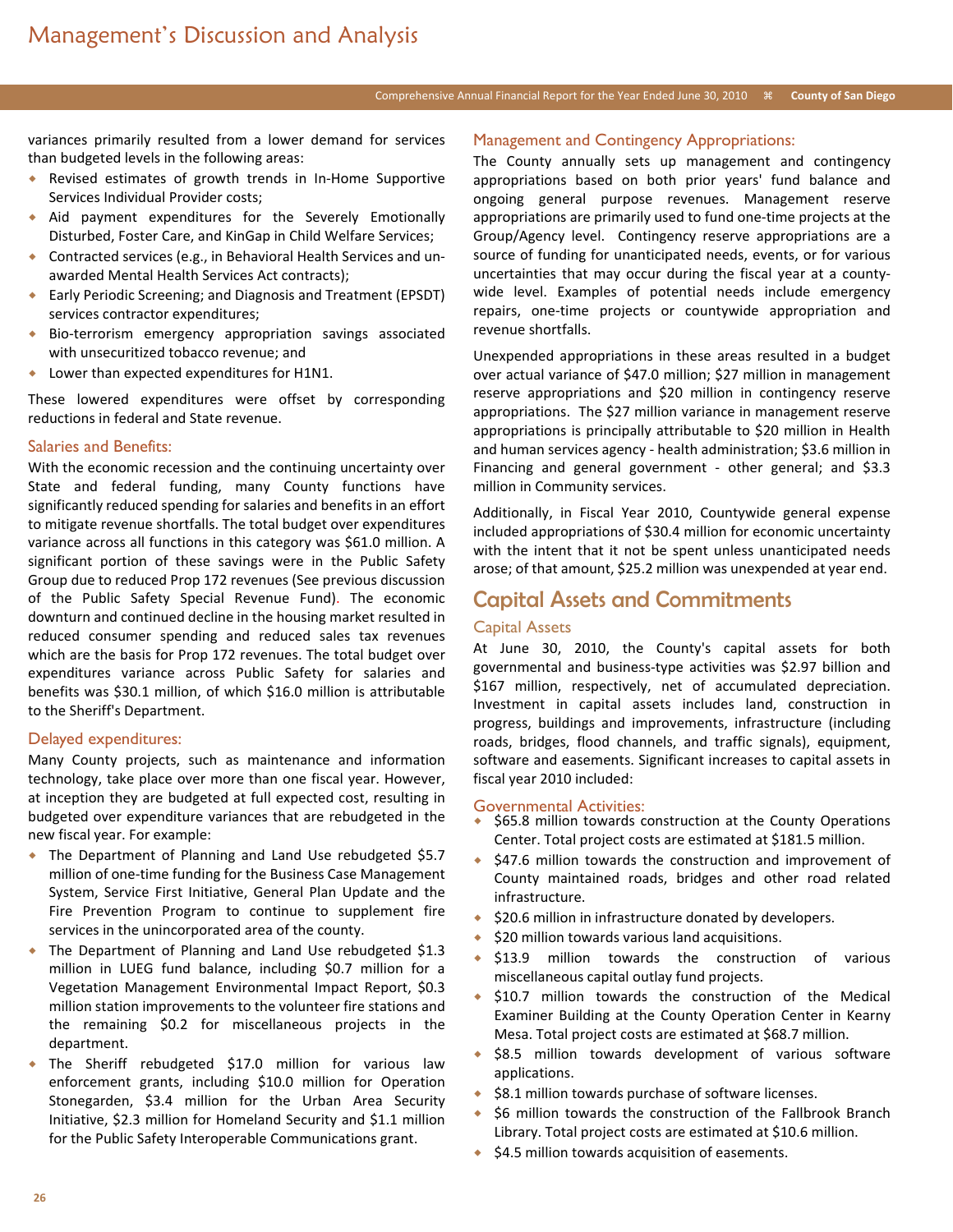- $\bullet$  \$4.2 million towards the construction of the Ramona Branch Library. Total project cost are estimated at \$11.7 million.
- ◆ \$3 million towards improvements at Otay Valley Regional Park Trail. Total cost are estimated at \$10 million.
- ◆ \$1.9 million towards the construction of flood control drainage channels.

#### Business-type Activities:

- $\bullet$  \$9.1 million towards improvements at the Palomar Airport runway. Total project costs are estimated at \$10.8 million.
- $\div$  \$2.8 million towards taxiway improvements at the Gillespie Field Airport. Total project costs are estimated at \$5.3 million.
- ◆ \$2.2 million towards Rehabilitation of Spring Valley Outfall Sewer, Manhole 31-33A.

For government-wide financial statement presentation, governmental funds depreciable capital assets are depreciated from the acquisition date to the end of the current fiscal year. Governmental funds financial statements record capital asset purchases as expenditures.

#### Capital Commitments:

As of June 30, 2010, capital commitments included the following:

#### Governmental Activities:

\$86 million for the construction of: the County Operations Center, Ramona and Fallbrook Libraries, South Santa Fe Ave., Valley Center Road Bridge, Jamacha Blvd., Olive Vista Dr., Sweetwater Summit Campground, acquisition of Del Dios Highlands preserve and purchase of license agreements and upgrade of Oracle Enterprise Resources.

#### Business-type Activities:

\$1 million for the construction of improvements at McClellan Palomar Airport runway.

(Please refer to Note 7 in the notes to the financial statements for more details concerning capital assets and capital commitments.)

### Long-Term Liabilities

#### Governmental Activities:

At June 30, 2010, the County's governmental activities had outstanding long-term liabilities of \$2.12 billion.

Of this amount, approximately \$1.88 billion pertained to longterm debt outstanding. Principal debt issuances included: \$874 million in taxable pension obligation bonds; \$574 million in Tobacco Settlement Asset-Backed Bonds; and \$422 million in certificates of participation (COPs) and lease revenue bond (LRBs).

Other long-term liabilities included \$118 million in claims and judgments; \$100 million in compensated absences; \$21 million for landfill closure and postclosure costs and \$.242 million in capital leases.

During fiscal year 2010, the County's total principal amount of COPs and lease revenue bonds, other bonds, and loans for governmental activities decreased by \$168.64 million.

The \$168.64 million decrease was due to the following increases and decreases:

Increases to debt were \$101.152 million and included:

- $\div$  \$80.940 million of fixed rate serial certificates of participation issued by the San Diego County Capital Asset Leasing Corporation to advance refund \$55.475 million of outstanding 1997 Central Jail Refunding Certificates of Participation and \$42.270 million 1998 Downtown Courthouse Refunding Certificates of Participation;
- ◆ \$1.03 million of California Energy Conservation loans;
- $\div$  \$4.047 million of principal was accreted (added) to the outstanding Tobacco Settlement Asset-Backed Bonds' Capital Appreciation Bonds principal balances outstanding;
- $\div$  \$4.011 million of principal was accreted (added) to the outstanding Taxable Pension Obligation Bonds' principal balances outstanding; and,
- \$11.124 million due to the effects of arbitrage, unamortized issuance premiums, unamortized issuance discounts, and unamortized deferred amounts on refundings.

Decreases to debt were \$269.792 million and included:

- \$97.745 million advance refunding of the outstanding 1997 Central Jail Refunding Certificates of Participation and 1998 Downtown Courthouse Refunding Certificates of Participation referred to above;
- \$100 million redemption of the Series 2008B Variable Rate Demand Obligations; and
- $\div$  \$72.047 million in principal debt service payments.

#### Business-type Activities:

Long-term liabilities for business-type activities totaled \$2.27 million and consisted of \$1.81 million for capital loans and \$460 thousand for compensated absences.

Long-term liabilities for business-type activities decreased by \$217 thousand. This was due to a combination of \$229 thousand in debt service payments on capital loans and a net increase of \$12 thousand in compensated absences.

(Please refer to Notes 13 through 15 in the notes to the financial statements for more details concerning long-term debt; changes in long-term liabilities; and funds used to liquidate liabilities.)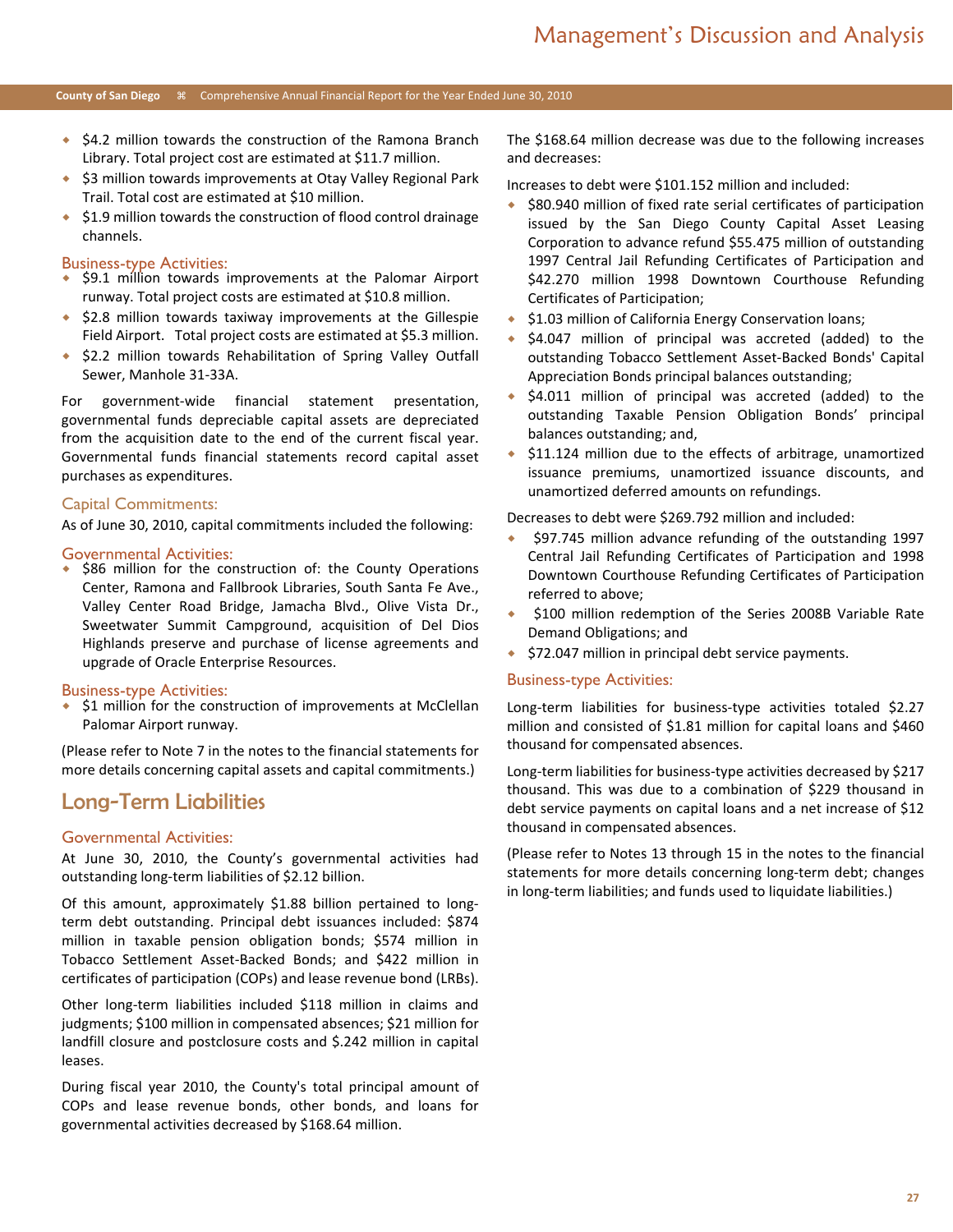# Credit Ratings

The County's issuer and credit ratings on its bonded program are as follows:

### Table 3

| <b>Credit Ratings</b>                                                                                                              |                |                      |            |  |  |  |
|------------------------------------------------------------------------------------------------------------------------------------|----------------|----------------------|------------|--|--|--|
|                                                                                                                                    | Moody's        | Standard &<br>Poor's | Fitch      |  |  |  |
| <b>Issuer Rating</b>                                                                                                               | Aa $1$         | <b>AAA</b>           | <b>AAA</b> |  |  |  |
| Certificates of Participation San Diego<br><b>Capital Asset Leasing Corporation</b><br>(SANCAL)                                    | Aa3            | $AA+$                | $AA+$      |  |  |  |
| Certificates of Participation San Diego<br><b>Regional Building Authority (SDRBA)</b><br><b>Metropolitan Transit System Towers</b> | Aa3            | $AA+$                | $AA+$      |  |  |  |
| <b>Lease Revenue Bonds SDRBA County</b><br><b>Operations Center 1A</b>                                                             | Aa3            | $AA+$                | $AA+$      |  |  |  |
| <b>Refunding Lease Revenue Bonds</b><br><b>SDRBA San Miguel</b>                                                                    | A <sub>1</sub> | not rated            | not rated  |  |  |  |
| <b>Pension Obligation Bonds</b>                                                                                                    | Aa $2$         | $AA+$                | $AA+$      |  |  |  |
| <b>Tobacco Settlement Asset-Backed</b><br>Bonds - Series 2006A (Senior)                                                            | Baa3           | <b>BBB</b>           | not rated  |  |  |  |
| <b>Tobacco Settlement Asset-Backed</b><br>Bonds - Series 2006B (First<br>Subordinate)                                              | not rated      | BBB-                 | not rated  |  |  |  |
| <b>Tobacco Settlement Asset-Backed</b><br>Bonds - Series 2006C (Second<br>Subordinate)                                             | not rated      | $BB+$                | not rated  |  |  |  |
| <b>Tobacco Settlement Asset-Backed</b><br>Bonds - Series 2006D (Third<br>Subordinate)                                              | not rated      | BB-                  | not rated  |  |  |  |
| County Redevelopment Agency Bonds                                                                                                  | not rated      | not rated            | not rated  |  |  |  |

In 2010, Moody's recalibrated the County's ratings on its outstanding lease financings from A1 to Aa3 (SANCAL, SDRBA Metropolitan Transit System Towers and SDRBA County Operations Center 1A), from A2 to A1 (SDRBA San Miguel) and Aa3 to Aa2 (Pension Obligation Bonds); and raised the County's issuer rating to Aa1. Standard and Poor's lowered its ratings on the outstanding Tobacco Settlement Asset-Backed Bonds (TSAB) - Series 2006B First Subordinate (BBB to BBB-), TSAB Series C Second Subordinate (BBB- to BB+) and TSAB Series 2006D Third Subordinate (BB to BB-). Standard and Poor's also affirmed its ratings on the remaining outstanding debt, and its AAA County issuer credit rating; and according to its RatingsDirect report issued in September 2009, "the stable outlook reflects the County's deep and diverse economic base, strong reserve levels, formalized policies, manageable debt burden and long track record of conservative budgeting where actual results typically exceed initial projections." Fitch also recalibrated its ratings assigned to the County's outstanding lease revenue and Pension Obligation Bonds from AA to AA+ (except for SDRBA San Miguel which remained not rated); and raised the County's issuer rating to AAA.

## Economic Factors and Next Year's Budget and Rates

- The fiscal year 2011 General Fund adopted budget utilizes as funding sources for one-time expenditures \$286.8 million out of \$493.6 million in unreserved undesignated fund balance and \$4.6 million out of \$564.2 million unreserved designated fund balance.
- The fiscal year 2011 General Fund adopted budget contains total appropriations of \$3.74 billion. This is a decrease of \$51.0 million or 1.3% from the fiscal year 2010 General Fund adopted budget. A number of risk factors continue to be tracked closely: the state of the economy, which is suffering from high unemployment, a struggling real estate market and consumer spending weakness, the State of California's inability to address budget impasses timely, and the State of California's projected budget imbalances for fiscal year 2012, 2013 and beyond.
- The U.S. economy's Gross Domestic Product (GDP) for 2009 showed a decline of 2.6% compared to no change in 2008 after a 1.9% gain in 2007. GDP is expected to rebound in 2010, with a current growth projection of 2.8%, and GDP growth for 2011 is forecasted to be 2.1%.
- California's economy has been negatively impacted by the same financial market, housing and real estate, employment and personal income trends experienced at the national level. In 2009, key indicators of California's economy confirmed these trends. Payroll employment declined by 6.0%, real personal income declined by 2.8%, and adjusted taxable sales is estimated to have declined by 14.6%. California's 2010 economy is expected to remain weak with payroll employment expected to decline by 1.2%, real personal income is expected to increase by 0.6%, and taxable sales is expected to increase by 0.1%.
- The State's budget outlook continues to be strained, with the slow pace of economic recovery contributing significantly to the ongoing structural imbalance between revenues and expenditures.
- San Diego was one of the first areas in California and the nation to experience the housing price meltdown, feel the financial impacts from the credit crisis, and experience a jump in loss of jobs. 2010 continues to be another unsettled year for our region's economy. San Diego's index of leading economic indicators has trended higher for the past year, indicating gradual economic improvement overall. While a strong economic recovery is not expected for some time, 2011 should see continued signs of improvement for the region.
- The state of the economy plays a significant role in the County's ability to provide core services and the mix of other services sought by the public. Building permit applications have been down making it difficult to maintain core services for these fee-based programs. The real estate market slump has impacted the County's general purpose revenue (GPR), although GPR is expected to increase marginally in fiscal year 2011 from fiscal year 2010. GPR is relied upon to fund local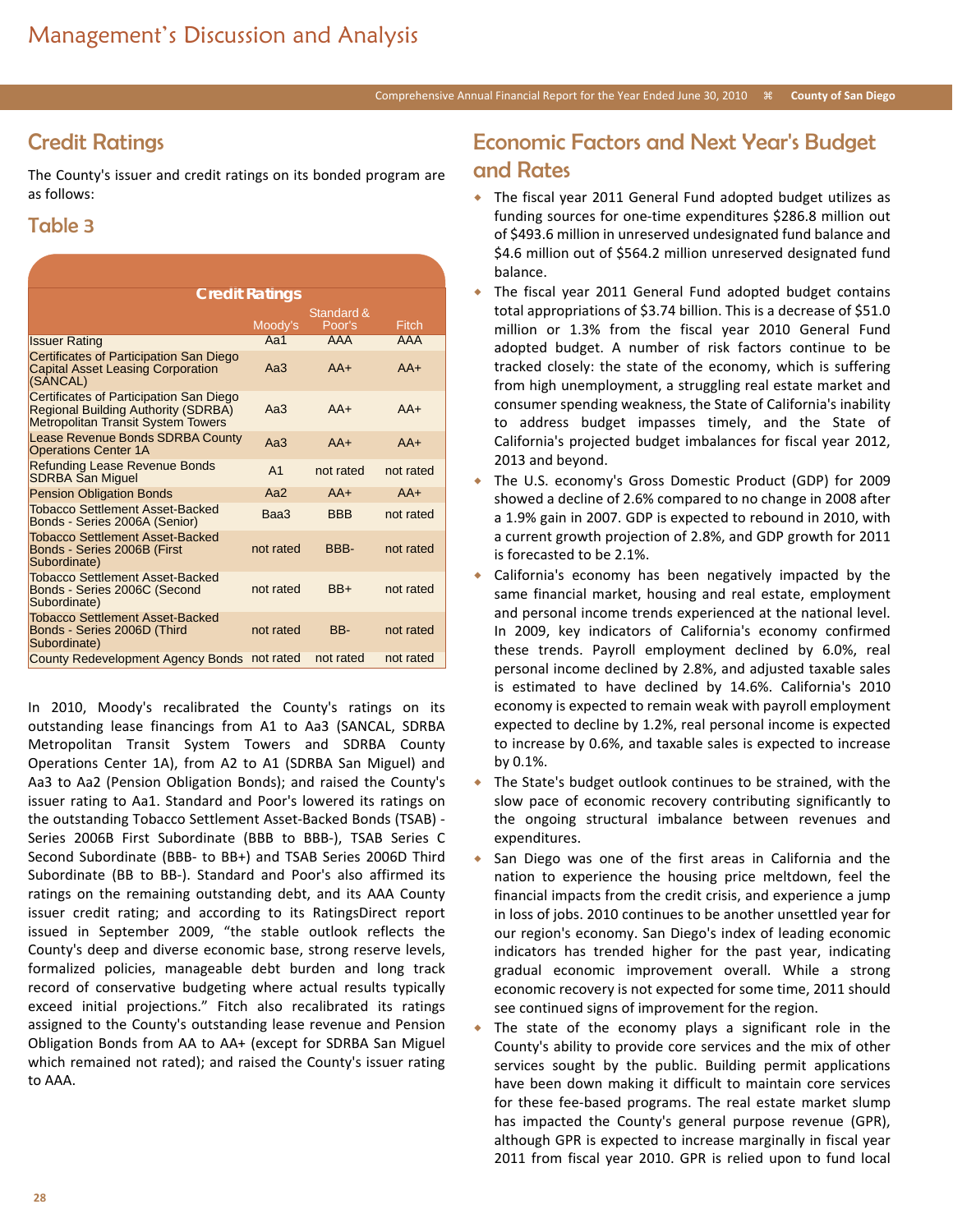discretionary services, as well as to fund the County's share of costs for services that are provided in partnership with the State and federal government. Additionally, the State's budget, severely impacted by the recession, has cut funding to local governments in many program areas.

As discussed below, the County's GPR is projected to increase by 0.4% (with budgeted revenue of \$954.4 million in fiscal year 2011 compared to \$950.7 million budgeted in fiscal year 2010).

- The largest source of general purpose revenue is property taxes (\$497.6 million budgeted in fiscal year 2011), representing 52.2% of the total. For the last ten years, property tax growth has been high (6.7% average annual growth) due to the County's overall stable economy and healthy real estate market. In 2011, property taxes are budgeted to increase by \$1.3 million, or 0.3%, from the 2010 budget. The budgeted property tax revenue factors in the current soft commercial and residential real estate conditions as evidenced by the continued low level of building permits; gradually improving median price of homes; the continued high level of foreclosures; and a continued slowing in total deeds recorded. Current property taxes consist of three components: current secured property taxes, current supplemental property taxes, and current unsecured property taxes.
- The budgeted amount of current secured property tax revenues (\$477.2 million) assumes a net local assessed secured property value decline of 2.35% from the actual local assessed secured property value figure for 2010, and makes certain assumptions regarding the County's share of countywide property tax revenues, the delinquency rate, and the amount of tax roll corrections and refunds on prior year assessments. The actual change in the net local assessed secured property value was better than assumed for the fiscal year 2011 budget, declining by only 1.7%. Consequently, the actual current secured property tax revenues in fiscal year 2011 will likely come in higher than budget. In fiscal year 2012, the projected amount of revenues from current secured property taxes assumes no growth in local assessed secured property values.
- Current supplemental property taxes (\$3.1 million budgeted in fiscal year 2011) are derived from net increases to the tax roll from either new construction or changes in ownership that occur subsequent to the January 1 lien date and are, therefore, more difficult to predict. The slowdown in new construction and the decline in real estate prices are being acutely felt in supplemental property tax revenues. In many change of ownership transactions, instead of a property owner being billed for an additional amount of property tax because the value of the property after the transaction is higher than the value as of the lien date, the property owner receives a refund because the value is lower than it was on the lien date. In fiscal year 2006, refunds countywide totaled \$4.0 million. They increased to \$6.2 million in fiscal year 2007, increased to \$15.0 million in 2008, and increased again to \$38.3 million in 2009. Supplemental refunds exceeded \$21.6 million in fiscal year

2010 and are anticipated to gradually decline in fiscal year 2011. Current supplemental property tax revenues were \$29.5 million in fiscal year 2006. They dropped to \$23.4 million in fiscal year 2007, to \$14.0 million in fiscal year 2008, and to \$2.4 million in 2009. In fiscal year 2010, current supplemental property tax revenues were \$1.9 million. The Adopted Operational Plan assumes that this weakness will continue through the next two fiscal years.

- Current unsecured property tax revenues (\$17.3 million budgeted in fiscal year 2011) are forecasted based on trends and available information at the time the budget is developed. Growth of 3.0% is budgeted for fiscal year 2011 over the fiscal year 2010 adopted budget.
- Property taxes in lieu of vehicle license fees (VLF) comprises 31.6% (an estimated \$301.8 million) of budgeted general purpose revenue in fiscal year 2011. This revenue source was established by the State in fiscal year 2005 to replace the previous distribution of vehicle license fees to local governments. Growth in this revenue source is based on the growth in the County's gross taxable assessed value. The certified rate of decline for 2011 is 1.69%. Similar to current secured property tax revenue, no growth is expected for fiscal year 2012.
- Teeter revenues represent 4.2% (an estimated \$40.3 million) of budgeted general purpose revenue. In Fiscal Year 2004, the County adopted the alternative method of secured property tax apportionment available under Chapter 3, Part 8, Division 1, of the Revenue and Taxation Code of the State of California (also known as the "Teeter Plan"). Under this plan, the County advances funds to these entities to cover the unpaid (delinquent) taxes (the "Teetered Taxes"). The County's general fund benefits from this plan by being entitled to future collections of penalties and interest that are also due once the delinquent taxes are paid. A legal requirement of the Teeter Plan requires the County to maintain a tax loss reserve fund to cover losses that may occur if delinquent taxes are not paid and the property goes into default and is sold for less than the outstanding taxes and assessments. Throughout the year, all interest and penalties collected on Teetered secured and supplemental property taxes are first deposited into the Teeter Tax Loss Reserve Fund. Any excess amounts above 25% of the total delinquent secured taxes and assessments may be transferred to the general fund. For Fiscal Year 2011, collections from previous years' receivables are budgeted to decrease by \$1.1 million based on the size of the outstanding annual receivables and based on anticipated collection trends and market conditions. In Fiscal Year 2011, excess amounts from the Teeter Tax Loss Reserve Fund increase from the \$14.0 million that was budgeted in Fiscal Year 2010 to \$21.5 million budgeted in Fiscal Year 2011, based on the change in the expected level of Teetered taxes. These revenues are expected to decrease by \$3.3 million in 2012.
- Sales and use tax revenue and in lieu local sales and use tax (\$20.0 million in fiscal year 2011) represents about 2.1% of budgeted general purpose revenue. These revenues are derived from taxable sales by retailers who sell or rent tangible